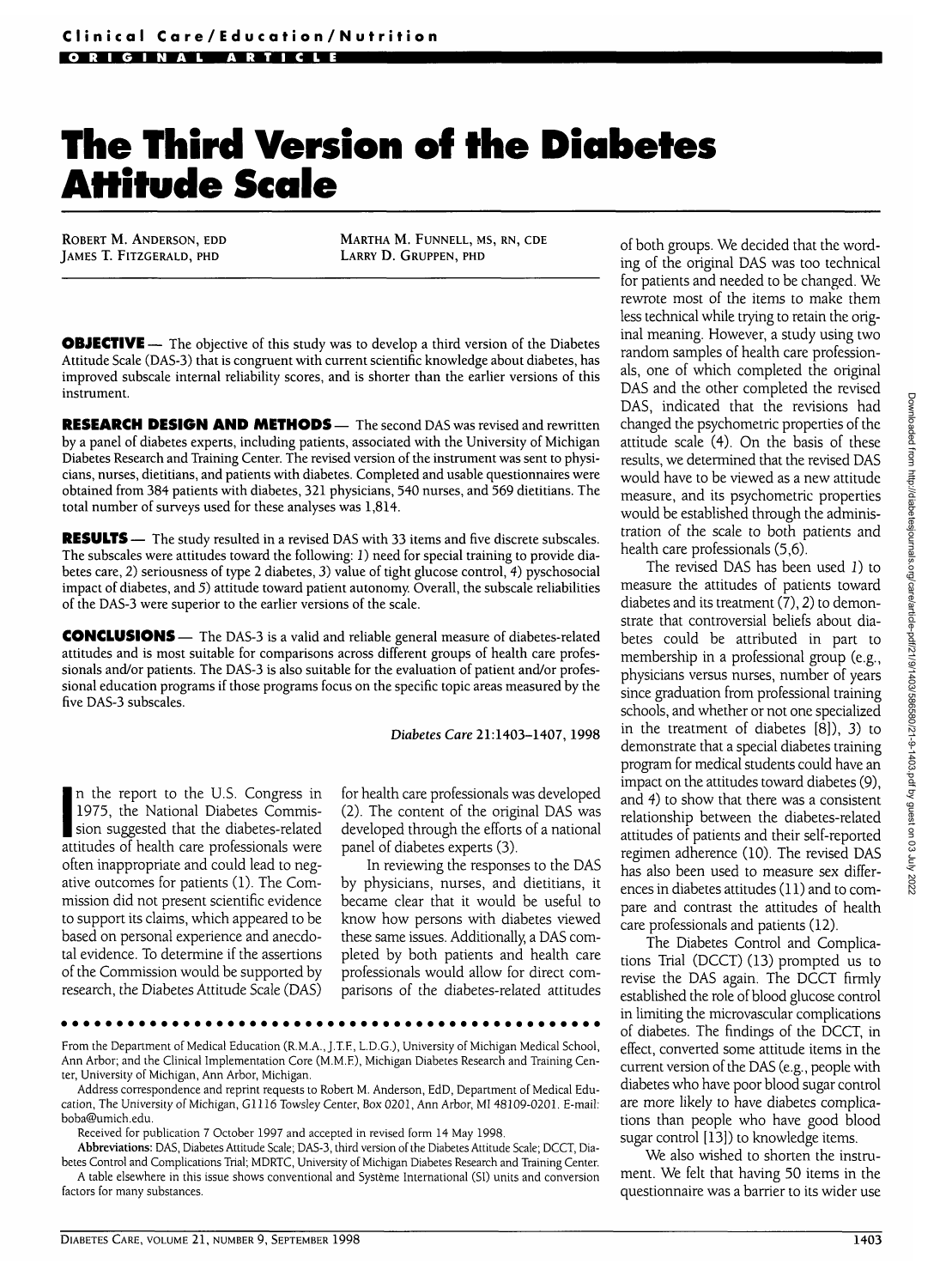#### **Table 1—***Guidelines for writing new items for inclusion in DAS-3*

**Significance**—Write items that measure an important belief. An important belief is one that is likely to predict the behavior of the person holding that belief. For example, an important belief about tight glucose control would predict a patient's or health care professional's willingness to strive to achieve tight glucose control.

**Clarity**—Write items that are easy to understand.

**Ambiguity**—Do not write items that can have more than one interpretation. If an attitude item is worded ambiguously, it is impossible to interpret a respondent's agreement or disagreement with that item.

**Negative items**—Please write some items that you think should be responded to with "strongly disagree." For example, if you think that tight glucose control is in the patient's best interest, you might write an item that reads "tight glucose control is not worth the effort required to achieve it" and indicate your strong disagreement with this item. In order for the measure to be effective, it must have some items for which disagreement is the desired response.

**Controversial**—An item that almost everyone will agree or disagree with is not useful. Write items that you believe will elicit agreement from some people and disagreement from others. The value of the attitude scale depends on its ability to identify areas of disagreement among various groups of respondents (e.g., patients and professionals, specialists and generalists, older and younger persons, etc.).

**Strong items**—Write items that you would respond to by either "strongly agree" or "strongly disagree."

in research studies and program evaluation. Finally, we wished to improve the internal reliability of the DAS subscales. These changes would make the DAS more userfriendly, valid, and reliable.

## **RESEARCH DESIGN AND**

**METHODS** — The first step in the revision process involved a review of the existing studies that had used the DAS to identify items and subscales that we judged appropriate for the third version of the scale. We eliminated items and subscales that were no longer relevant. For example, items comparing the complications rates for patients in good and poor control were eliminated. The items that were retained for the subscale about tight glucose control focused on the long-term inevitability of complications or the overall cost-benefit value of striving for tight blood glucose control. We also eliminated items that did not contribute significantly to subscale reliability and/or items that had very low itemto-subscale correlations.

Content validity of the third version of the Diabetes Attitude Scale (DAS-3) was assured by having new items for the DAS-3 generated by a panel of 22 diabetes experts affiliated with the University of Michigan Diabetes Research and Training Center (MDRTC). The MDRTC panel included physicians, nurses, dietitians, social workers, and patients.

The expert panel interacted by mail using a modified Delphi (14) technique to<br>develop and prioritize new items for inclusion in the DAS-3. In live panel discus- $\frac{1}{2}$ 

## Table 2—*DAS-3 subscales*

**The need for special training in education**—Assesses the respondent's attitude about the need for health care professionals who care for patients with diabetes to have special training in teaching, counseling, and behavior change techniques.

Example:

"In general, I believe that health care professionals who treat people with diabetes should be trained to communicate well with their patients."

**Seriousness of type 2 diabetes**—Assesses the respondent's attitude about the seriousness of type 2 diabetes.

Example:

"In general, I believe that people who do not need to take insulin to treat their diabetes have a pretty mild disease."

**The overall value of tight glucose control in diabetes care**—Assesses the respondent's attitude about whether the potential benefit of tight glucose control is justified in terms of the cost to the patients.

Example:

"In general, I believe that most people can enjoy life and still keep tight blood sugar control."

**Psychosocial impact of diabetes on patients**—Assesses the respondent's attitude toward the psychosocial impact of diabetes on the lives of people with the disease. Example:

"In general, I believe that diabetes is hard because you never get a break from it."

**Attitude toward patient autonomy**—Assesses the respondent's attitudes about whether patients should be the primary decision makers regarding the daily self-care of their diabetes. Example:

"In general, I believe that people with diabetes have a right to decide how hard they will work to control their blood sugar."

have influence out of proportion to his or her content expertise. The Delphi technique is a method developed to facilitate the interaction of a panel of experts about a particular topic so that each expert's input is given equal consideration. The Delphi technique relies on collecting written input from a panel of experts, collating that input, and returning it to the entire panel anonymously for revisions or further input. The MDRTC panel was provided with a list of the items and subscales from the previous DAS that were to be retained. The panel was then asked to write new items for each of the five DAS-3 subscales. They also were provided with guidelines for writing diabetes attitude items (Table 1). After panel members returned their items, redundant items were eliminated or combined. The remaining 210 new items were returned to the panel for a second Delphi round. During this second Delphi round, the panel nominated items for inclusion in the DAS-3. Panel members were asked to nominate five new items for inclusion in each of the five subscales for the DAS-3. The panel was also asked to prioritize each of the five items they selected for each subscale. Five points were given to the highest priority item

sions, an overly verbal panel member can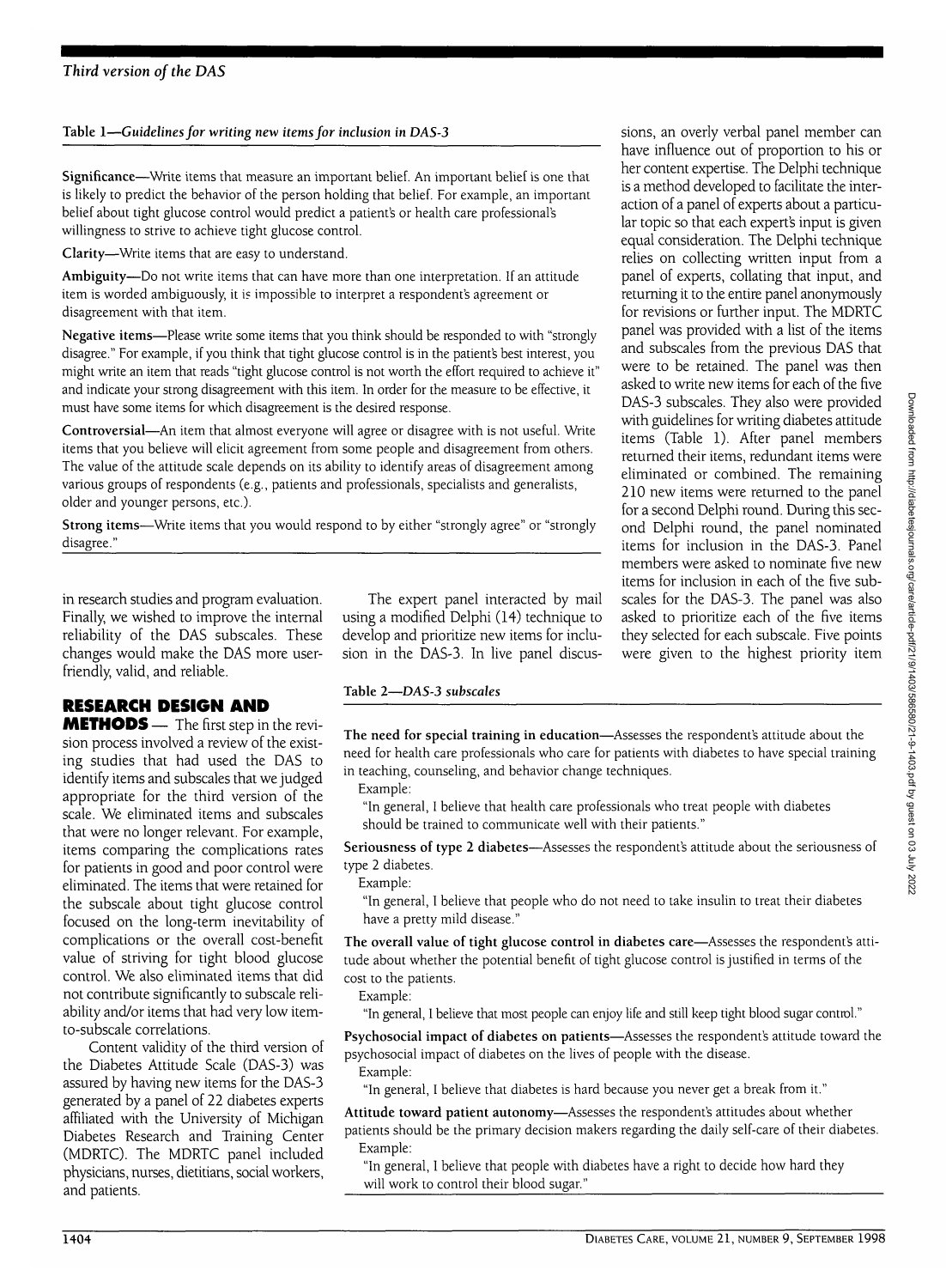#### **Table 3—***Health care professionals demographic information*

| n                          | 1,430            |
|----------------------------|------------------|
| Age in years               | $43.51 \pm 9.73$ |
| Women                      | 82               |
| Profession                 |                  |
| Physician                  | 22               |
| Nurse                      | 38               |
| Dietitian                  | 40               |
| Effort devoted to diabetes |                  |
| 0–24%                      | 30               |
| 25-49%                     | 18               |
| 50-74%                     | 17               |
| 75-100%                    | 35               |
| Ethnicity                  |                  |
| African-American           | 2                |
| Arabic                     | <1               |
| Caucasian                  | 89               |
| Hispanic-American          | 2                |
| Native-American            | 1                |
| Other                      | 6                |
| $\sim$ $\sim$              |                  |

Data are means + SD or %

selected by each panel member for each subscale, four points for the next highest priority item, and so on, giving the fifth priority item one point. The panel was also

## **Table 4—***Patient demographic information*

| n                                 | 384              |
|-----------------------------------|------------------|
| Age in years                      | $61.2 \pm 12.9$  |
| Women                             | 59               |
| Type of diabetes                  |                  |
| Type 1                            | 5                |
| Type 2 using insulin              | 39               |
| Type 2 not using insulin          | 57               |
| Years since diagnosis of diabetes | $10.9 \pm 9.6$   |
| Had diabetes patient education    | 60               |
| Years of school completed         |                  |
| 8 or less                         | 4                |
| 9–12                              | 14               |
| 12                                | 39               |
| $13 - 15$                         | 28               |
| 16 or more                        | 15               |
| Percent of ideal weight           |                  |
| Women                             | $155.1 \pm 37.4$ |
| Men                               | $121.4 \pm 25.9$ |
| Ethnicity                         |                  |
| African-American                  | 7                |
| Arabic                            | 0                |
| Caucasian                         | 83               |
| Hispanic-American                 | 2                |
| Native American                   | 4                |
| Other                             | $\overline{4}$   |
| $CD - U$<br>.                     |                  |

Data are means  $\pm$  SD or %.

| Table 5-Descriptive statistics for DAS-3 subscales |  |  |
|----------------------------------------------------|--|--|
|                                                    |  |  |

| Scale name                      | Number<br>of items | Mean $\pm$ SD  | Range       | Standardized<br>item $\alpha$ | SЕ   |
|---------------------------------|--------------------|----------------|-------------|-------------------------------|------|
| Need for special training       | 5                  | $4.6 \pm 0.40$ | $2.6 - 5.0$ | 0.67                          | 0.01 |
| Seriousness of type 2 diabetes  |                    | $4.4 \pm 0.53$ | $1.7 - 5.0$ | 0.80                          | 0.01 |
| Value of tight control          |                    | $4.3 \pm 0.47$ | $1.0 - 5.0$ | 0.72                          | 0.01 |
| Psychosocial impact of diabetes | 6                  | $4.2 \pm 0.50$ | $2.0 - 5.0$ | 0.65                          | 0.01 |
| Patient autonomy                | 8                  | $4.1 \pm 0.53$ | $1.9 - 5.0$ | 0.76                          | 0.01 |
| $n = 1.843$                     |                    |                |             |                               |      |

asked to indicate whether they thought the desired response for each item they selected was "agree" or "disagree".

Three criteria were used to choose among all of the items nominated for inclusion in the DAS-3. First, all panel members had to agree on whether the desired direction of the response to the item was "agree" or "disagree." Second, at least four of the panel members had to have chosen the item as one of their top five priorities for a particular subscale. Third, the item had to receive one of five highest scores for items nominated for that particular subscale. Scores were calculated by adding the number of points assigned to each item by each panel member. This Delphi process resulted in a DAS-3 with five subscales (Table 2) with 35 items. Of the items, 17 were new, and 18 items were from the previous DAS.

## **Sampling**

The next step in the revision process was to have the DAS-3 completed by an adequate number of health care professionals and patients to determine its psychometric characteristics. Our sampling strategy was designed to ensure completion of at least 300 questionnaires from each of the major populations of interest (i.e., physicians, nurses, dietitians, and patients). Different sampling methods were used for different populations. To obtain at least 300 completed questionnaires from nurses and dietitians, the DAS-3 was sent to 1,000 nurse and 1,000 dietitian members of the American Association of Diabetes Educators. Because, as we and others have learned (6,15), it is very difficult to obtain an adequate number of returns with surveys mailed to physicians, we used a different strategy for this group of health professionals. The DAS-3 was distributed to approximately 1,000 physician participants at a variety of continuing medical education programs held at the University of Michigan in 1995 and 1996. Programs that were likely to attract physicians who provided care to patients with diabetes such as family practice updates, internal medicine programs, and endocrinology and diabetes symposia were used.

To obtain completed surveys from patients, convenience samples drawn from a number of MDRTC outreach programs were used. Approximately 700 patients received questionnaires in the mail and were asked to complete and return them in stamped, addressed envelopes. This sampling strategy yielded completed questionnaires from 384 patients with diabetes, 321 physicians, 540 nurses, and 569 dietitians. The total number of usable surveys used for these analyses was 1,814.

## **Statistical methods**

The reliability of each of the five DAS subscales was determined by Cronbachs coefficient **a** calculated on standardized scores. Differences among  $\alpha$ 's for each scale across

**Table 6—***Pearson's product-moment correlations between DAS-3 subscales*

|                                 | Special<br>training | Seriousness<br>of type 2 diabetes | Tight<br>control | Psychosocial<br>impact |
|---------------------------------|---------------------|-----------------------------------|------------------|------------------------|
| Special training                |                     |                                   |                  |                        |
| Seriousness of type 2 diabetes  | 0.52                |                                   |                  |                        |
| Value of tight control          | 0.42                | 0.63                              |                  |                        |
| Psychosocial impact of diabetes | 0.46                | 0.41                              | 0.27             |                        |
| Patient autonomy                | 0.52                | 0.50                              | 0.37             | 0.45                   |

 $n = 1,837$ . \*All correlations are significant at  $P \le 0.0001$ .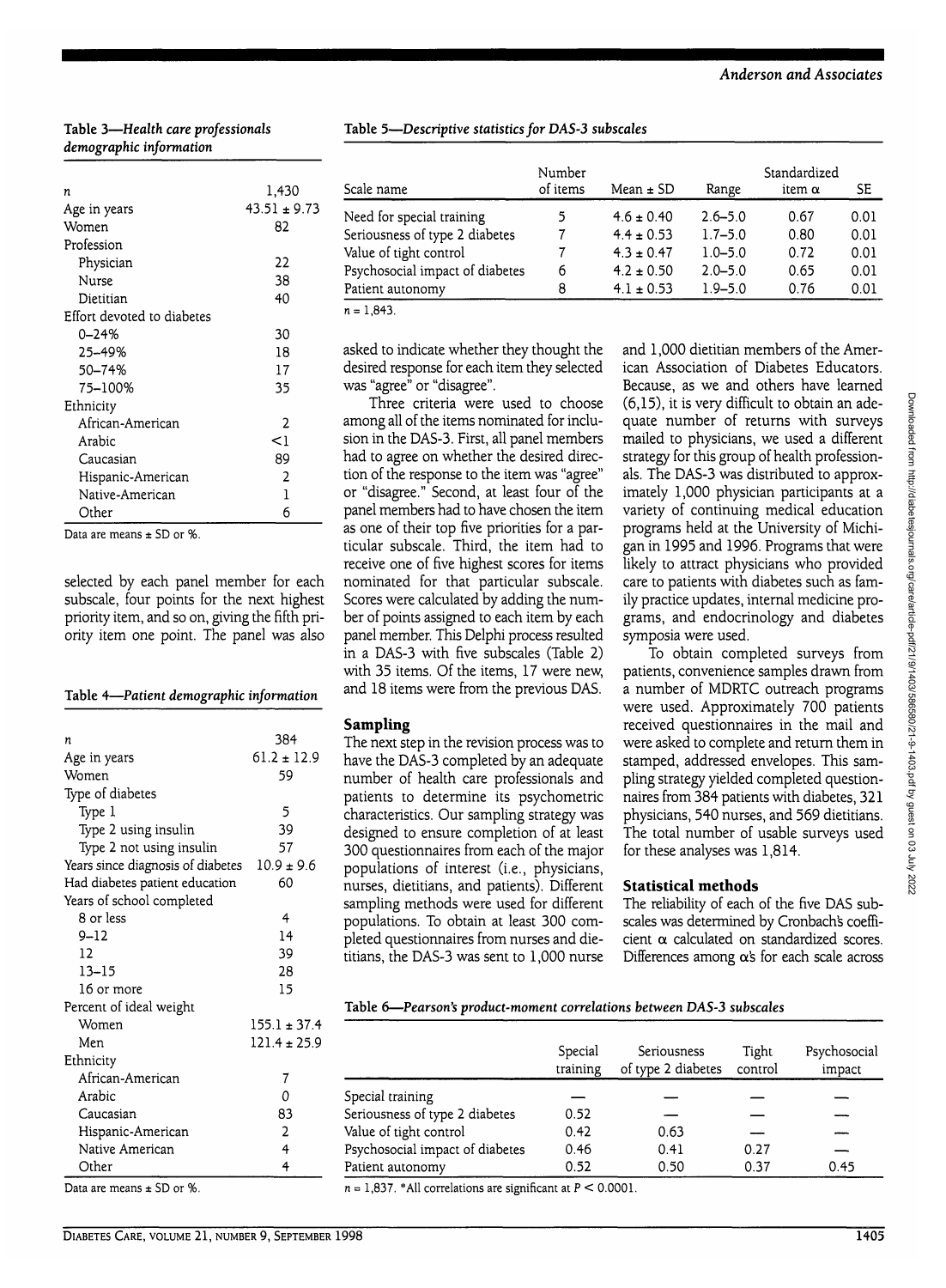## *Third version of the DAS*

| Scale name                      | Dietitian             | Nurse                 | Physician             | P value               |
|---------------------------------|-----------------------|-----------------------|-----------------------|-----------------------|
| Need for special training       | $4.72 \pm 0.31$ (567) | $4.67 \pm 0.34(531)$  | $4.43 \pm 0.36$ (320) | $< 0.01*$             |
| Seriousness of type 2 diabetes  | $4.54 \pm 0.46$ (567) | $4.58 \pm 0.43(531)$  | $4.13 \pm 0.47$ (320) | < 0.011               |
| Value of tight control          | $4.42 \pm 0.41$ (567) | $4.43 \pm 0.41(531)$  | $4.23 \pm 0.45$ (320) | $< 0.01$ <sup>+</sup> |
| Psychosocial impact of diabetes | $4.32 \pm 0.40$ (567) | $4.39 \pm 0.41(531)$  | $4.15 \pm 0.43$ (320) | $< 0.01*$             |
| Patient autonomy                | $4.33 \pm 0.40$ (567) | $4.33 \pm 0.42$ (531) | $3.93 \pm 0.46$ (320) | $< 0.01$ t            |

**Table 7—***Mean DAS-3 subscale scores by health care profession*

Data are means  $\pm$  SD (n). \*All scale scores were different. †Dietitians and nurses differed from physicians.

earlier versions of the DAS were evaluated with the Feldt test. Correlations among the DAS subscales were examined by Pearson's correlations. The questionnaires of the health professionals and the patients were combined for these analyses. Differences among dietitians, nurses, and physicians in subscale means were evaluated using analysis of variance (F ratio,  $P < 0.05$ ) and Tukey's honestly significant difference (global  $\alpha$  = 0.05).

**RESULTS**— Demographic information for health professionals is presented in Table 3. Of the respondents, 78% were either dietitians or nurses, and 82% were women. Most of the health professionals were Caucasian (89%) and had a substantial portion of their practice devoted to patients with diabetes (52% reported that at least half of their time was spent in treating diabetes).

Demographic information for patients with diabetes is presented in Table 4. The majority of the patients were women (59%) and most were Caucasian (83%). More than half (57%) of the respondents were patients with type 2 diabetes not using insulin. Of the patients, 60% had attended diabetes patient education classes.

#### **Subscale statistics**

Descriptive statistics for the five DAS subscales are presented in Table 5 (two items were dropped). The score mean ranged from 4.1 (patient autonomy) to 4.6 (need for special training). The reliabilities of the subscales ranged from 0.65 (psychosocial impact of diabetes) to 0.80 (seriousness of type 2 diabetes). Subscale correlations are presented in Table 6. The correlations ranged from a high of 0.63 (seriousness of type 2 diabetes and value of tight control) to a low of 0.27 (value of tight control and psychosocial impact of diabetes). Most subscales (7 of 10) were moderately correlated (between 0.40 and 0.60).

#### **Attitude scores for health care professionals**

Differences in attitude scores between health professionals were indicated for all five subscales (Table 7). On two subscales (need for special training and psychosocial impact of diabetes), all three professionals differed. For the need for special training subscale, dietitians scored the highest, followed by nurses, with physicians scoring the lowest (high scores indicate agreement with the items). For the psychosocial impact of diabetes subscale, nurses scored the highest, followed by dietitians and physicians. For the three remaining subscales (seriousness of type 2 diabetes, value of tight control, and patient autonomy), the differences between scores of the dietitians and the nurses were not statistically significant. However, dietitians and nurses differed with physicians, whose subscale scores were lower for all three subscales.

The amount of time devoted to caring for patients with diabetes was a predictor of the respondents' attitudes for all three health care professional groups. Nurses,

dietitians, and physicians had more positive attitudes toward diabetes than their colleagues who spent less time treating the disease. This relationship held for all health care professional groups across all five DAS-3 subscales (Table 8).

Patients using insulin differed from patients not using insulin on the subscales of seriousness of type 2 diabetes (4.0 vs. 4.1,  $P \le 0.03$ ) and psychosocial impact of diabetes (4.0 vs. 3.8,  $P \le 0.01$ ).

**CONCLUSIONS** — The previous versions of the DAS have been shown to be valid and reliable general measures of diabetes-related attitudes. The second version of the DAS has been used in a number of evaluative and group comparison studies. The second version of the DAS has also been used to measure the attitudes of nurses in Australia (16). The third version of the DAS is an appropriate instrument for similar studies conducted in the future. It has 17 fewer items than the original DAS and, overall, it has superior subscale reliability scores. Also, the Delphi review and revision of DAS items assures the content validity of this version of the scale. These changes should make the DAS-3 more useful than the previous versions.

The DAS-3, like its predecessors, is a general measure of diabetes-related attitudes. This fact makes it more suitable for some applications than others. For example, because it is a general measure of attitudes, it is an appropriate choice for comparisons

| DAS-3 subscale                  | $0 - 24%$            | 25-49%                | 50–74%               | 75–100%             | P value |
|---------------------------------|----------------------|-----------------------|----------------------|---------------------|---------|
| Need for special training       | $4.5 \pm 0.37$ (399) | $4.62 \pm 0.35(255)$  | $4.7 \pm 0.35$ (253) | $4.7 \pm 0.30(509)$ | < 0.01  |
| Seriousness of type 2 diabetes  | $4.3 \pm 0.50$ (399) | $4.38 \pm 0.53$ (255) | $4.5 \pm 0.50$ (253) | $4.7 \pm 0.35(509)$ | < 0.01  |
| Value of tight control          | $4.3 \pm 0.45$ (399) | $4.32 \pm 0.45$ (255) | $4.4 \pm 0.45(253)$  | $4.5 \pm 0.36(509)$ | < 0.01  |
| Psychosocial impact of diabetes | $4.2 \pm 0.46$ (399) | $4.31 \pm 0.40$ (255) | $4.3 \pm 0.41$ (253) | $4.4 \pm 0.38(509)$ | < 0.01  |
| Patient autonomy                | $4.1 \pm 0.47$ (399) | $4.20 \pm 0.47$ (255) | $4.3 \pm 0.45$ (253) | $4.4 \pm 0.38(509)$ | < 0.01  |
| $\mathbb{R}$ and $\mathbb{R}$   |                      |                       |                      |                     |         |

Data are means  $\pm$  SD  $(n)$ .